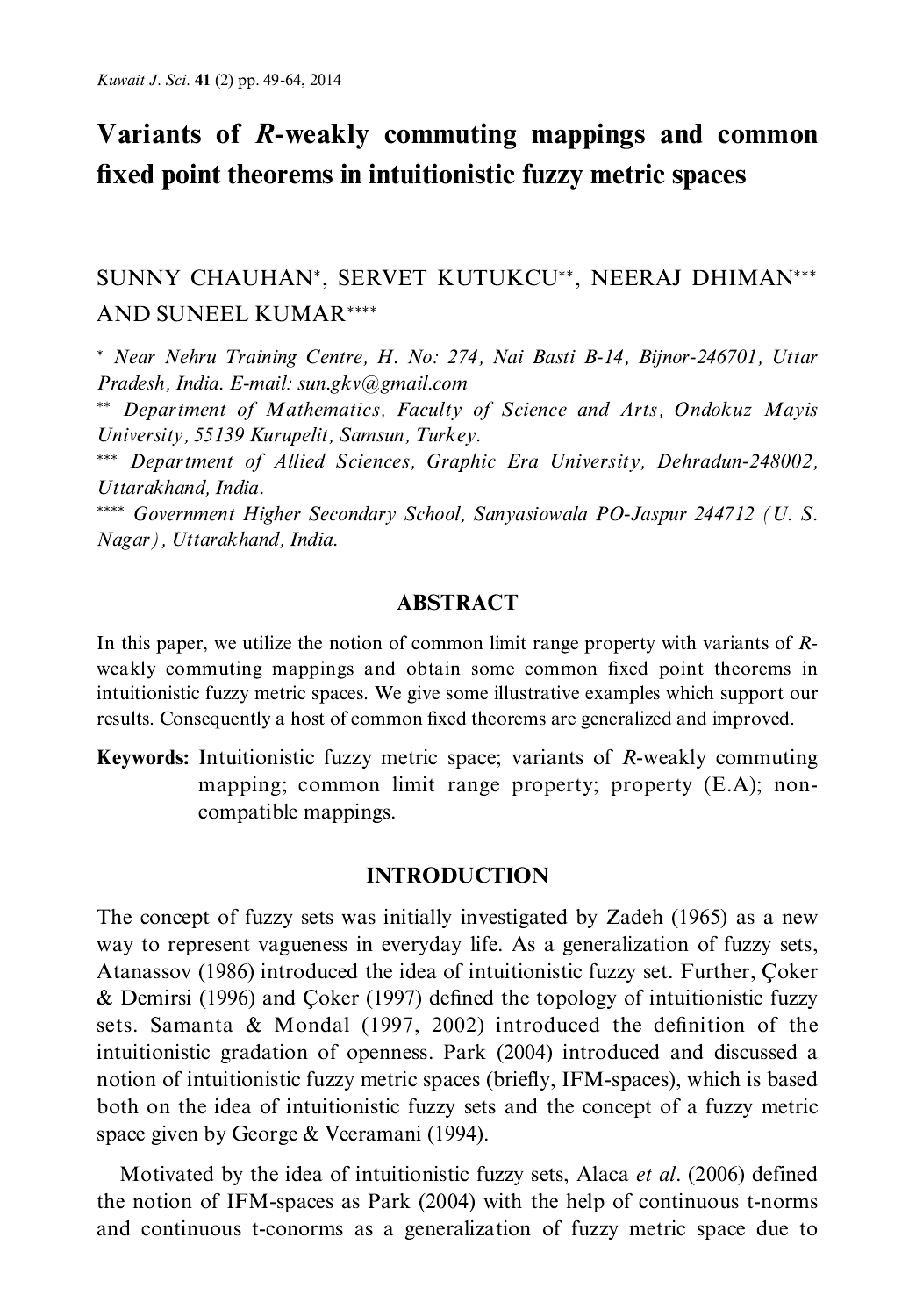Kramosil & Michalek (1975). They (Alaca et al., 2006) proved Intuitionistic fuzzy Banach and Intuitionistic fuzzy Edelstein contraction theorems with the different definition of Cauchy sequences and completeness than the ones given in Park (2004). Turkoglu et al. (2006) extended the definition of compatible mappings and its variants namely compatible mappings of types  $(\alpha)$  and  $(\beta)$  to IFM-spaces which is equivalent to compatible mappings under some conditions. By using the same, they (Turkoglu *et al.*, 2006) and proved common fixed point theorems in IFM-spaces. Alaca et al. (2008) defined the concept of compatible mappings type  $(I)$  and  $(II)$  and proved some fixed point results for four mappings in IFM-spaces. Alaca (2006) weakened the notion of compatibility by introducing weakly compatible mappings in framework of IFM-spaces and showed that every pair of compatible mappings is weakly compatible but the converse is not true. Many mathematicians obtained several fixed point theorems in IFM-spaces employing different contractive conditions (Turkoglu et al., 2006; Alaca et al., 2008; Ćirić et al., 2008; Kutukcu et al., 2007; Huang et al., 2010; Pant et al., 2010; Sharma & Deshpande, 2009; Chauhan et al., 2013). Recently, Kumar & Kutukcu (2010) proved some common fixed point theorems for expansion mappings in IFM-spaces.

Kumar (2009) utilized the notion of property (E.A) due to Aamri  $\&$ Moutawakil (2002) in IFM-spaces and improved the results of Alaca et al.  $(2006)$  and others. Since the property  $(E.A)$  always requires the completeness (or closedness) of the underlying subspaces for the existence of coincidence point, hence Sintunavarat & Kumam (2011) coined the idea of 'common limit range property' which relaxes the requirement of completeness (or closedness) of the underlying subspace. Most recently, Chauhan et al. (2013) extended the notion of common limit range property in IFM-spaces and proved some fixed point theorems.

The object of this paper is to obtain a common fixed point theorem in IFMspace by using common limit range property with variants of R-weakly commuting mappings. We furnish some examples to show the validity of the main results. Further, we highlight the importance of our main result over several recent literature.

# **PRELIMINARIES**

**Definition 2.1.** (Schweizer & Sklar, 1983) A binary operation  $*:[0,1] \times [0,1] \rightarrow [0,1]$ is a continuous t-norm if  $*$  is satisfying the following conditions:

- $(1)$  \* is commutative and associative;
- $(2) * is continuous;$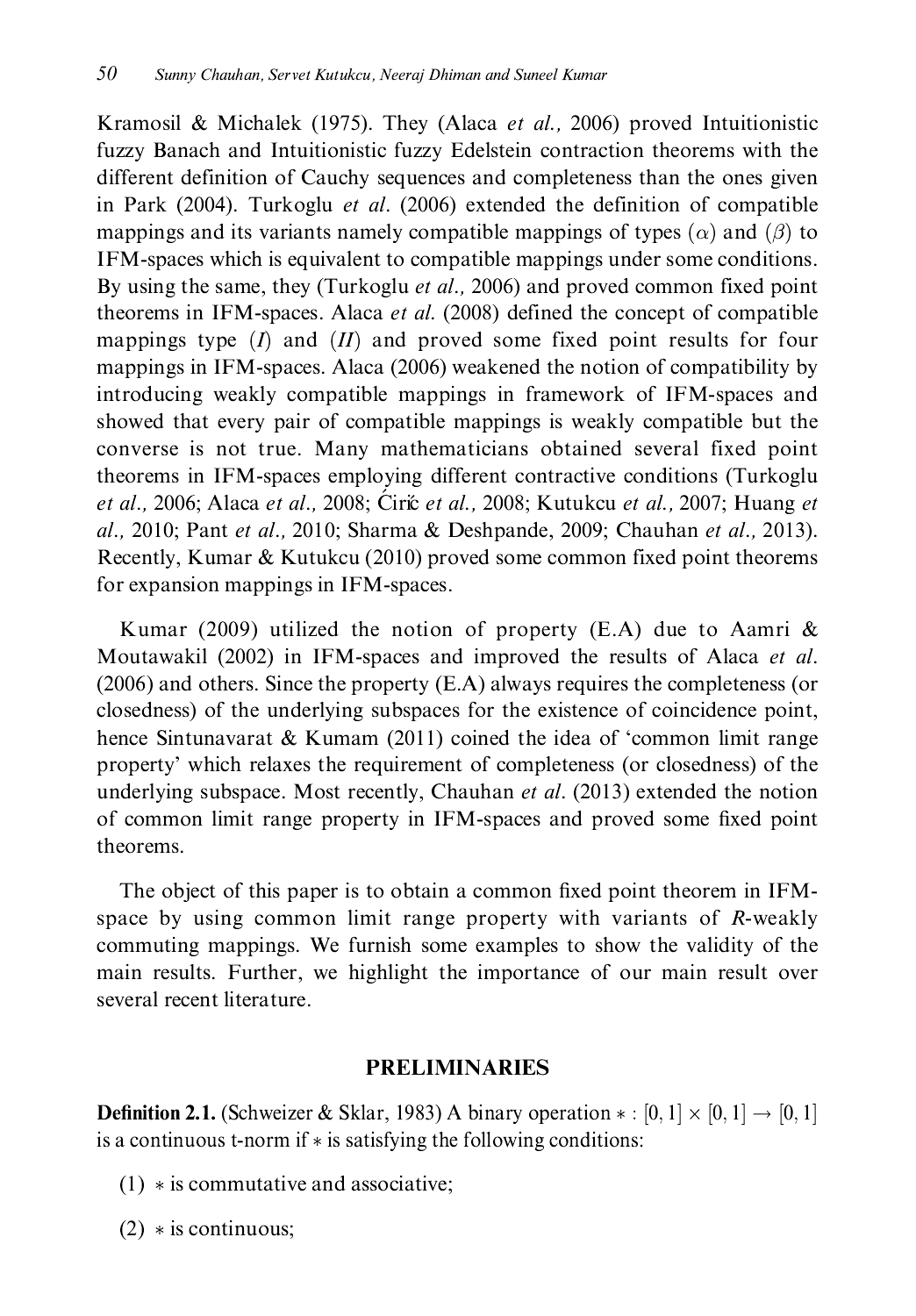- (3)  $a * 1 = a$  for all  $a \in [0, 1]$ ;
- (4)  $a * b \leq c * d$  whenever  $a \leq c$  and  $b \leq d$  for all  $a, b, c, d \in [0, 1]$ .

Examples of t-norm are  $a * b = min\{a, b\}$  and  $a * b = ab$ .

Definition 2.2 [Schweizer & Sklar, 1983] A binary operation  $\diamond$ : [0, 1]  $\times$  [0, 1]  $\rightarrow$  [0, 1] is a continuous t-conorm if  $\diamond$  is satisfying the following conditions:

- $(1)$   $\diamond$  is commutative and associative:
- $(2)$   $\diamond$  is continuous;
- (3)  $a \diamond 0 = a$  for all  $a \in [0, 1]$ ;
- (4)  $a \diamond b \le c \diamond d$  whenever  $a \le c$  and  $b \le d$ , and  $a, b, c, d \in [0, 1]$ .

Examples of t-conorm are  $a \diamond b = \max\{a, b\}$  and  $a \diamond b = \min\{1, a + b\}$ .

**Remark 2.1.** The concepts of t-norm and t-conorm are known as the axiomatic skeletons that we use for characterizing fuzzy intersections and unions, respectively. These concepts were originally introduced by Menger (1942) in his study of statistical metric spaces.

Atanassov (1986); Kramosil & Michalek (1975) and Alaca et al. (2006) gave the following definition.

**Ddefinition 2. 3.** A 5-tuple  $(X, M, N, *, \diamond)$  is said to be an IFM-space if X is an arbitrary set,  $*$  is a continuous t-norm,  $\diamond$  is a continuous t-conorm and M, N are fuzzy sets on  $X^2 \times (0, \infty)$  satisfying the following conditions: for all  $x, y, z \in X$ ,  $s, t > 0$ 

- (1)  $M(x, y, t) + N(x, y, t) \leq 1$ :
- (2)  $M(x, y, 0) = 0$ ;
- (3)  $M(x, y, t) = 1$  for all  $t > 0$  if and only if  $x = y$ ;

(4) 
$$
M(x, y, t) = M(y, x, t);
$$

- (5)  $M(x, y, t) * M(y, z, s) \leq M(x, z, t + s)$  for all  $x, y, z \in X, s, t > 0$ ;
- (6)  $M(x, y, \cdot) : (0, \infty) \rightarrow [0, 1]$  is left continuous;
- (7)  $\lim_{t \to \infty} M(x, y, t) = 1;$
- (8)  $N(x, y, 0) = 1$ ;
- (9)  $N(x, y, t) = 0$  for all  $t > 0$  iff  $x = y$ ;
- $(10) N(x, y, t) = N(y, x, t);$
- (11)  $N(x, y, t) \diamond N(y, z, s) > N(x, z, t + s);$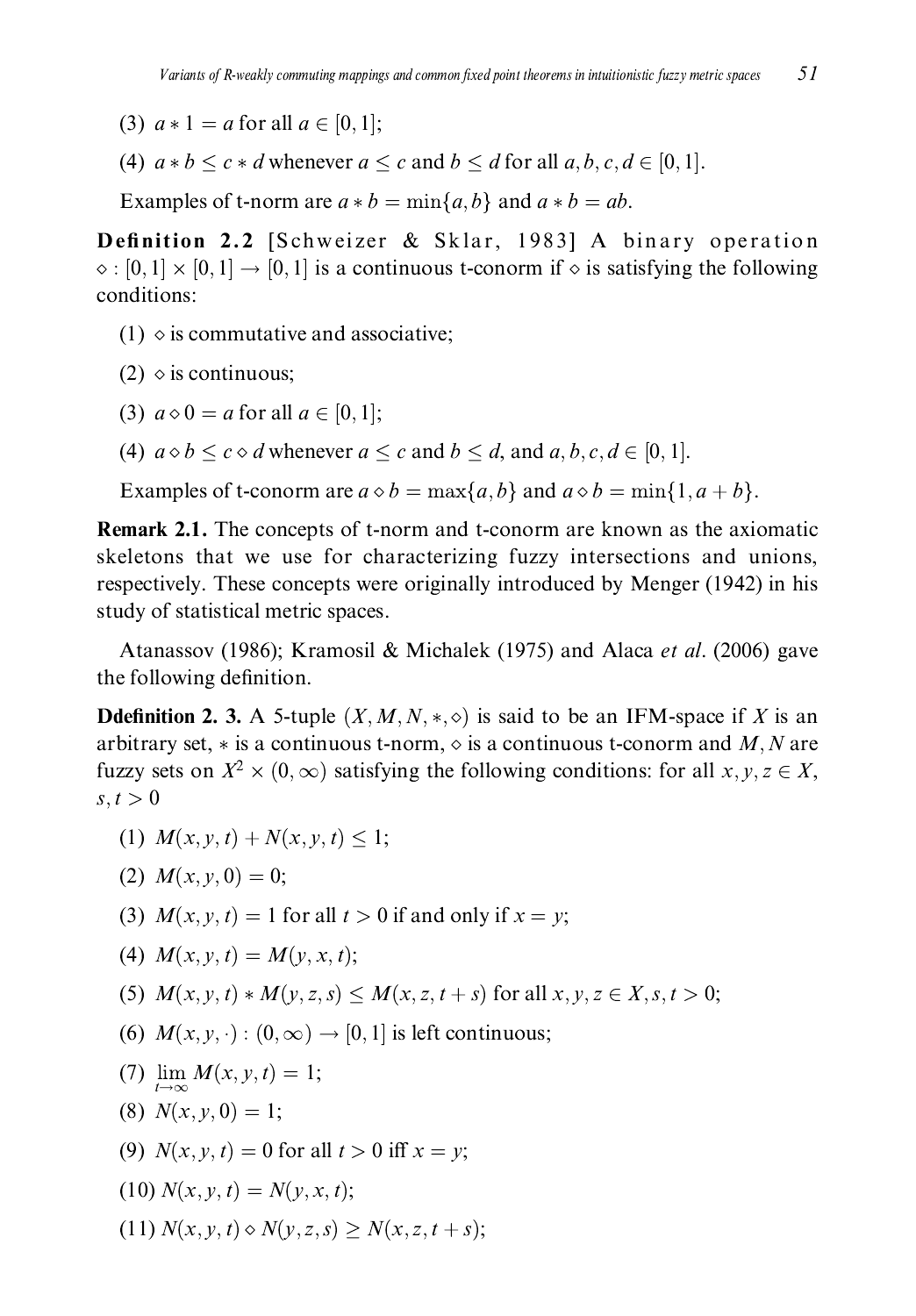(12)  $N(x, y, \cdot) : (0, \infty) \rightarrow [0, 1]$  is right continuous;

(13)  $\lim_{t \to \infty} N(x, y, t) = 0.$ 

Then  $(M, N)$  is called an intuitionistic fuzzy metric on X. The functions  $M(x, y, t)$  and  $N(x, y, t)$  denote the degree of nearness and the degree of nonnearness between x and y with respect to t, respectively.

**Remark 2. 2.** Every fuzzy metric space  $(X, M, *)$  is an IFM-space of the form  $(X, M, 1 - M, *, \diamond)$  such that t-norm  $*$  and t-conorm  $\diamond$  are associated, i.e.,  $x \diamond y = 1 - ((1 - x) * (1 - y))$  for all  $x, y \in X$ .

**Example 1** (Park, 2004) (Induced intuitionistic fuzzy metric) Let  $(X,d)$  be a metric space. Denote  $a * b = ab$  and  $a \diamond b = \min\{1, a + b\}$  for all  $a, b \in [0, 1]$  and let  $M_d$  and  $N_d$  be fuzzy set on  $X^2 \times (0, \infty)$  defined as follows:

$$
M_d(x, y, t) = \frac{ht^n}{ht^n + md(x, y)}, N_d(x, y, t) = \frac{d(x, y)}{kt^n + md(x, y)}
$$

for all  $h, k, m, n \in N$ . Then  $(X, M_d, N_d, \ast, \diamond)$  is an intuitionistic fuzzy metric space.

Remark 2.3 (Park, 2004). Note the above example holds even with the t-norm  $a * b = \min\{a, b\}$  and the t-conorm  $a \diamond b = \max\{a, b\}$  and hence  $(M, N)$  is an intuitionistic fuzzy metric with respect to any continuous t-norms and continuous t-conorms. In the above example by taking  $h = k = m = n = 1$ , we get

$$
M_d(x, y, t) = \frac{t}{t + d(x, y)}, N_d(x, y, t) = \frac{d(x, y)}{t + d(x, y)}
$$

Then  $(X, M, N, \ast, \diamond)$  is an IFM-space induced by the metric d. It is obvious that  $N(x, y, t) = 1 - M(x, y, t)$ .

**Remark 2. 4.** In an IFM-space  $(X, M, N, *, \diamond)$ ,  $M(x, y, \cdot)$  is non-decreasing and  $N(x, y, \cdot)$  is non-increasing for all  $x, y \in X$ .

Let f and g be two mappings from an IFM-space  $(X, M, N, *, \diamond)$  into itself. The mappings f and g are said to be

- $(1)$ commuting, if  $gfx = fgx$ , for all  $x \in X$ .
- (2) weakly commuting, if

$$
M(fgx, gfx, t) \ge M(fx, gx, t), N(fgx, gfx, t) \le N(fx, gx, t),
$$

for all  $x \in X$  and  $t > 0$ .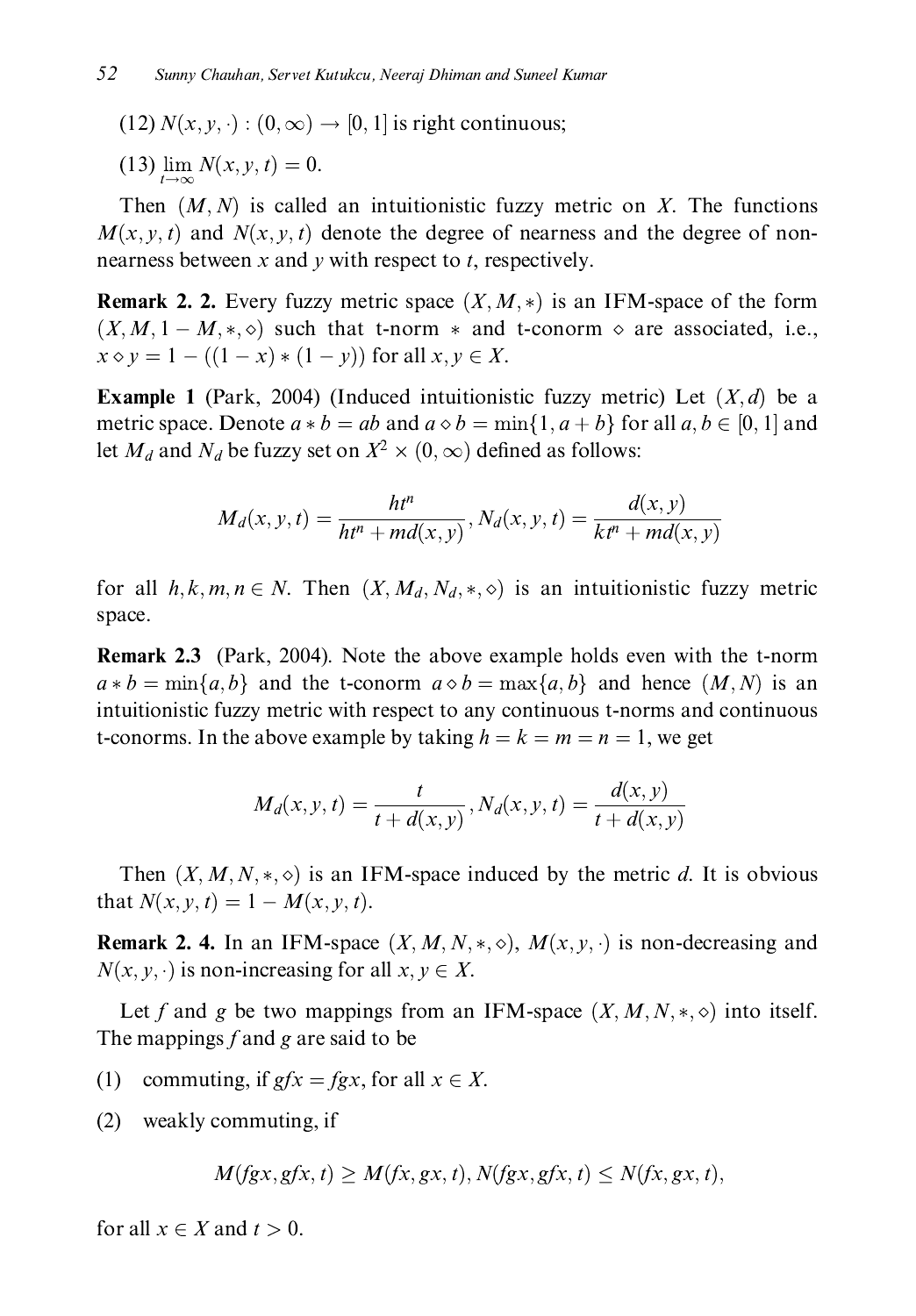$(3)$ R-weakly commuting on X, if there exists a positive real number R such that

$$
M(fgx, gfx, t) \ge M\Big(fx, gx, \frac{t}{R}\Big), N(fgx, gfx, t) \le N\Big(fx, gx, \frac{t}{R}\Big),
$$

for all  $x \in X$  and  $t > 0$ .

pointwise R-weakly commuting on X if given x in X and  $t > 0$ , there exists  $(4)$  $R > 0$  such that

$$
M(fgx, gfx, t) \ge M\left(fx, gx, \frac{t}{R}\right), N(fgx, gfx, t) \le N\left(fx, gx, \frac{t}{R}\right)
$$

*R*-weakly commuting mappings of type  $(A_g)$ , if there exists some  $R > 0$  $(5)$ such that

$$
M(ff x, g f x, t) \ge M\left(f x, g x, \frac{t}{R}\right), N(f f x, g f x, t) \le N\left(f x, g x, \frac{t}{R}\right)
$$

for all  $x \in X$  and  $t > 0$ .

*R*-weakly commuting mappings of type  $(A_f)$ , if there exists some  $R > 0$  $(6)$ such that

$$
M(fgx, ggx, t) \ge M\left(fx, gx, \frac{t}{R}\right), N(fgx, ggx, t) \le N\left(fx, gx, \frac{t}{R}\right),
$$

for all  $x \in X$  and  $t > 0$ .

 $(7)$ *R*-weakly commuting mappings of type  $(P)$ , if there exists some  $R > 0$  such that

$$
M(ff x, ggx, t) \ge M\Big(f x, g x, \frac{t}{R}\Big), N(f f x, g gx, t) \le N\Big(f x, g x, \frac{t}{R}\Big).
$$

for all  $x \in X$  and  $t > 0$ .

Notice that every pair of weakly commuting mappings is R-weakly commuting with  $R = 1$ . Moreover, at coincidence points, all the notions of Rweak commutativity and R-weak commutativity of types  $(A_{\sigma})$ ,  $(A_{f})$  and  $(P)$ coincide. Our next examples show that all the variants of R-weak commutativity are distinct.

**Example 2.** Let  $(X, M, N, \ast, \diamond)$  be an IFM-space, where  $X = [1, \infty)$  and  $M(x, y, t) = \frac{t}{t + |x - y|}, N(x, y, t) = \frac{|x - y|}{t + |x - y|}$  for all  $t > 0$  and  $x, y \in X$ . Define the self mappings f and g by  $f(x) = 2x - 1$  and  $g(x) = x^2$  for all  $x \in X$ . Then

$$
M(fgx, gfx, t) = M\left(\frac{t}{t+2|x-1|^2}\right),
$$
  

$$
N(fgx, gfx, t) = N\left(\frac{2|x-1|^2}{t+2|x-1|^2}\right),
$$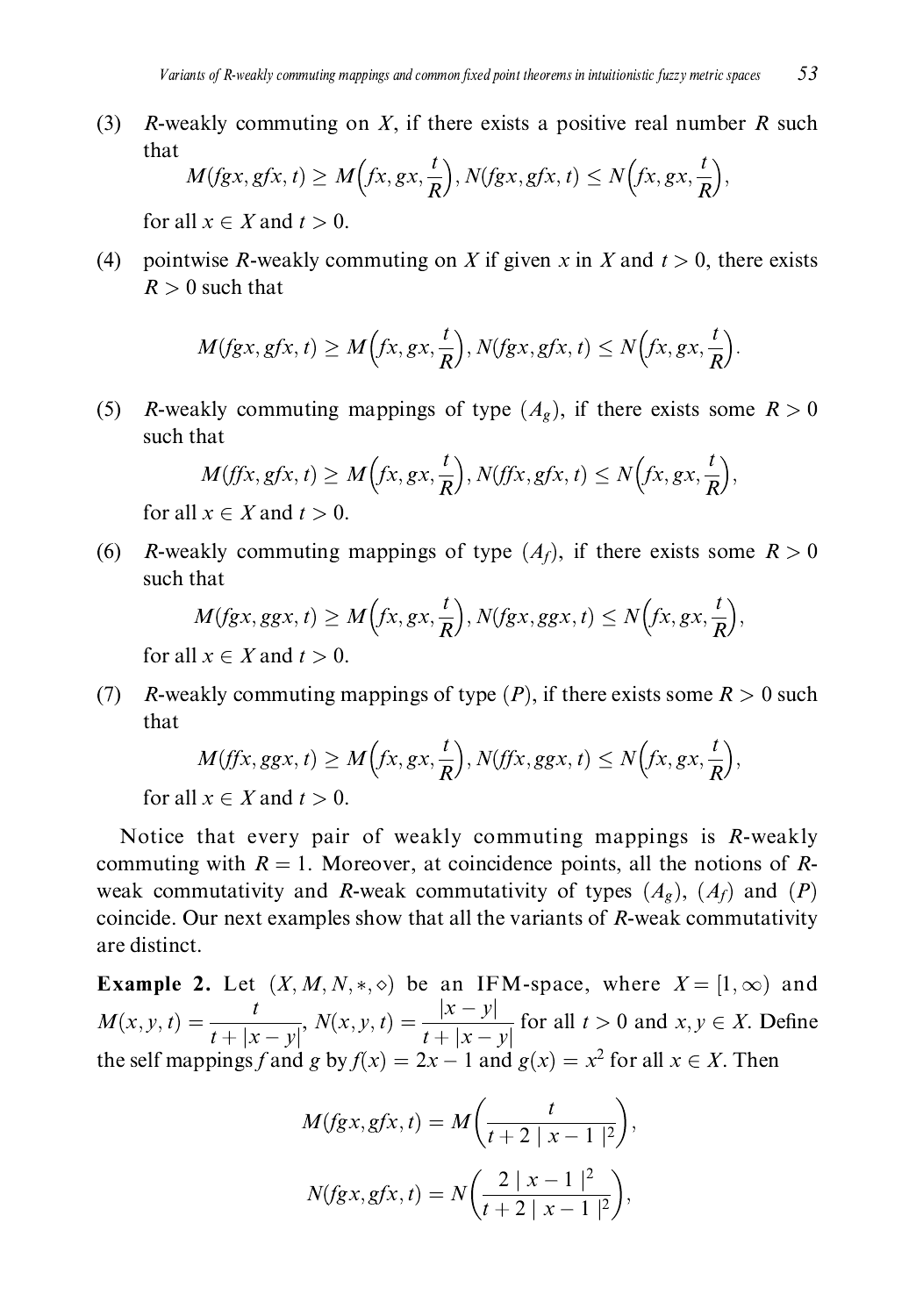$$
M(fx, gfx, t) = M\left(\frac{t}{t + 4 |x - 1|^2}\right),
$$
  

$$
N(fgx, gfx, t) = N\left(\frac{4 |x - 1|^2}{t + 4 |x - 1|^2}\right),
$$
  

$$
M\left(fx, gx, \frac{t}{R}\right) = M\left(\frac{\frac{t}{R}}{\frac{t}{R} + |x - 1|^2}\right),
$$
  

$$
N(fgx, gfx, t) = N\left(\frac{|x - 1|^2}{tR + |x - 1|^2}\right).
$$

Therefore, we conclude that

- (1) for  $R = 2$ , the mappings f and g are R-weakly commuting, but neither weakly commuting mappings nor  $R$ -weakly commuting mappings of type  $(A_{\sigma}).$
- (2) for  $R = 4$ , the mappings f and g are R-weakly commuting mappings of type  $(A_g)$ , but not weakly commuting mappings.

**Example 3.** Let  $(X, M, N, *, \diamond)$  be an IFM-space, where  $X = [0, 1]$  and  $M(x, y, t) = \frac{t}{t + |x - y|}, N(x, y, t) = \frac{|x - y|}{t + |x - y|}$  for all  $t > 0$  and  $x, y \in X$ . Define the self mappings f and g by  $f(x) = x$  and  $g(x) = x^2$  for all  $x \in X$ . Then

$$
M(ffx, gfx, t) = M\left(\frac{t}{t + |x(x - 1)|}\right),\,
$$

$$
N(fgx, gfx, t) = N\left(\frac{|x(x-1)|}{t+|x(x-1)|}\right),
$$

$$
M(fgx, ggx, t) = M\bigg(\frac{t}{t + \mid x^2(x - 1)(x + 1)\mid}\bigg),
$$

$$
N(fgx, gfx, t) = N\left(\frac{|x^2(x-1)(x+1)|}{t+|x^2(x-1)(x+1)|}\right),
$$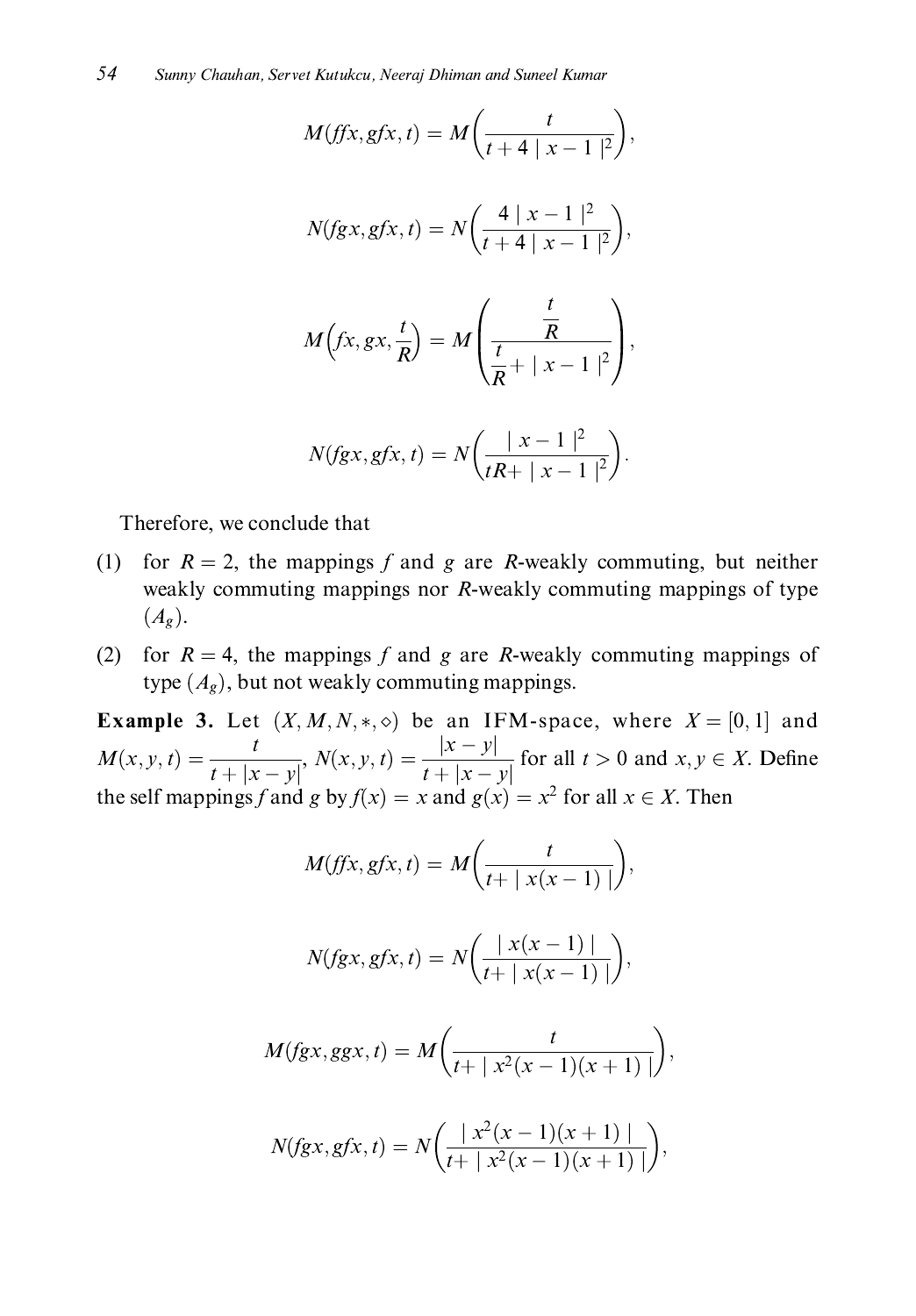$$
M(fx, ggx, t) = M\left(\frac{t}{t + |x(x - 1)(x^{2} + x + 1)|}\right),
$$
  

$$
N(fgx, gfx, t) = N\left(\frac{|x(x - 1)(x^{2} + x + 1)|}{t + |x(x - 1)(x^{2} + x + 1)|}\right),
$$
  

$$
M(fx, gx, \frac{t}{R}) = M\left(\frac{\frac{t}{R}}{\frac{t}{R} + |x(x - 1)|}\right),
$$
  

$$
N(fgx, gfx, t) = N\left(\frac{|x(x - 1)|}{\frac{t}{R} + |x(x - 1)|}\right).
$$

We conclude the following:

- (1) the pair  $(f, g)$  is R-weakly commuting for all positive real values of R,
- (2) for  $R = 3$ , the pair  $(f, g)$  is R-weakly commuting of type  $(A_g)$ , R-weakly commuting of type  $(A_f)$  and R-weakly commuting of the type  $(P)$ ,
- for  $R = 2$ , the pair  $(f, g)$  is R-weakly commuting of type  $(A_g)$  and R-weakly  $(3)$ commuting of type  $(A_f)$ , but not R-weakly commuting of type  $(P)$  (for this take  $x = \frac{3}{4}$ .

**Definition 2.5.** (Kumar, 2009). A pair  $(f, g)$  of self mappings of an IFM-space  $(X, M, N, * , \diamond)$  is said to satisfy the property (E.A), if there exits a sequence  $\{x_n\}$ in  $X$  such that

$$
\lim_{n\to\infty}fx_n=\lim_{n\to\infty}gx_n=z,
$$

for some  $z \in X$ .

**Definition 2.6.** (Chauhan *et al.*, 2013). A pair  $(f, g)$  of self mappings of an IFMspace  $(X, M, N, * , \diamond)$  is said to satisfy the (CLRg) property, if there exits a sequence  $\{x_n\}$  in X such that

$$
\lim_{n\to\infty}fx_n=\lim_{n\to\infty}gx_n=gu,
$$

for some  $u \in X$ .

**Example 4.** Let  $(X, M, N, *, \diamond)$  be an intuitionistic fuzzy metric space, where  $X = [0, 2]$  and  $M(x, y, t) = \frac{t}{t + |x - y|}$ ,  $N(x, y, t) = \frac{|x - y|}{t + |x - y|}$  for all  $x, y \in X$ and  $t > 0$ . Define the self mappings f and g by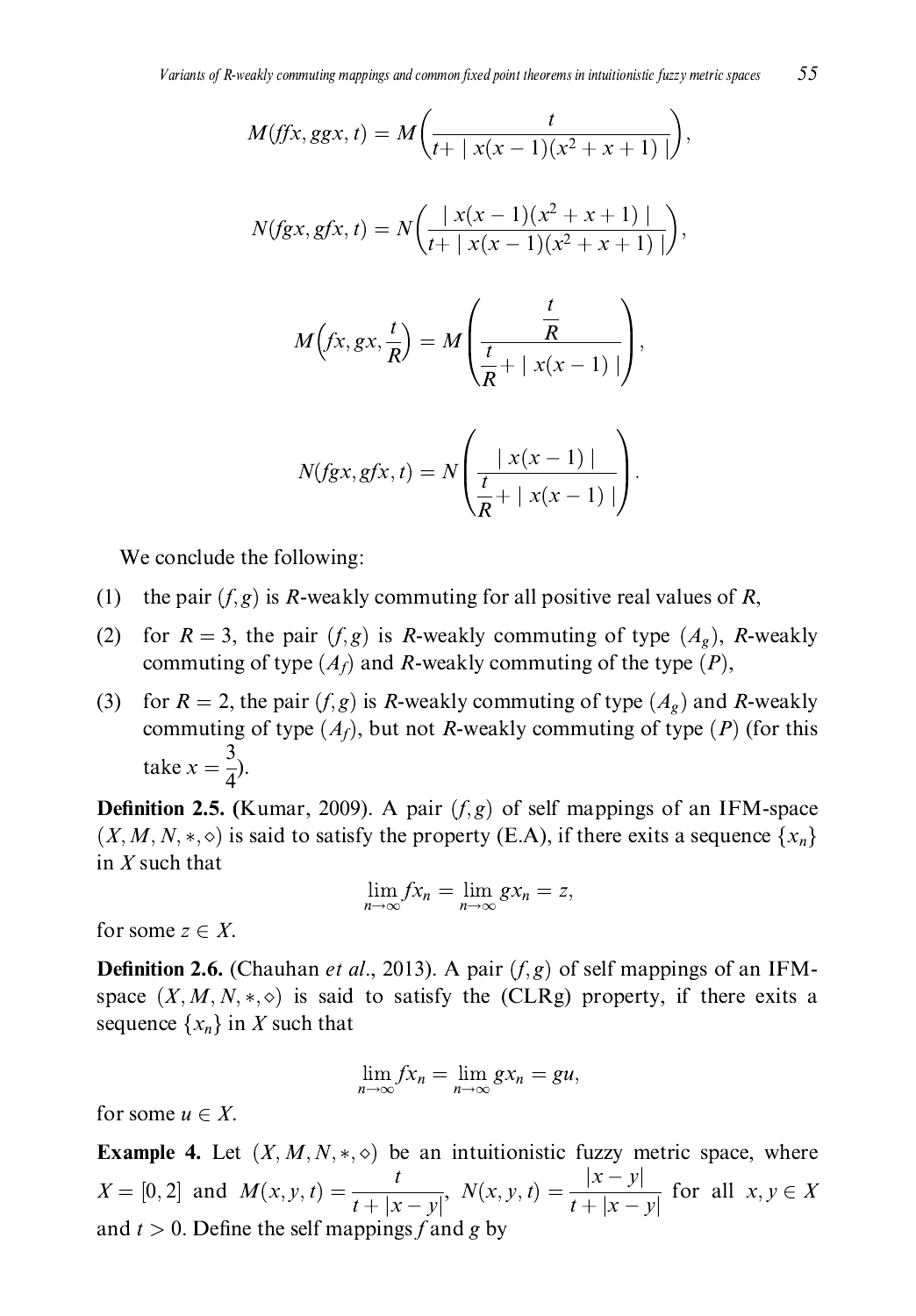$$
f(x) = \begin{cases} 1, & \text{if } 0 \le x \le 1; \\ \frac{1}{2}, & \text{if } 1 < x \le 2. \end{cases} \quad g(x) = \begin{cases} 2 - x, & \text{if } 0 \le x < 1; \\ \frac{1}{4}, & \text{if } 1 \le x < 2. \end{cases}
$$

Consider a sequence  $\{x_n\} = \{1 - \ln\}_{n \in N}$  in X, one can verify that the pair  $(f, g)$  enjoys the property (E.A) as

$$
\lim_{n \to \infty} f(1 - 1n) = 1 (= z) = \lim_{n \to \infty} g(1 - 1n).
$$

However, there does not exist any point u in X for which  $z = gu$ .

**Example 5.** In the setting of Example (4), replace the mapping  $g$  (besides retaining the rest):

$$
g(x) = \begin{cases} 2 - x, & \text{if } 0 \le x \le 1; \\ \frac{1}{4}, & \text{if } 1 < x < 2. \end{cases}
$$

If we consider the sequence as in Example (4), then one can verify that the pair  $(f, g)$  satisfy the (CLRg) property as

$$
\lim_{n \to \infty} f\left(1 - \frac{1}{n}\right) = g(1) = \lim_{n \to \infty} g\left(1 - \frac{1}{n}\right).
$$

Notice that the (CLRg) property implies the property (E.A), but the converse implication is not true in general.

**Lemma 2. 1.** (Alaca *et al.*, 2008). Let  $(X, M, N, *, \diamond)$  be an IFM-space. There exists a constant  $k \in (0, 1)$  such that

$$
M(x, y, kt) \ge M(x, y, t) \quad \text{and} \quad N(x, y, kt) \le N(x, y, t),
$$

for some  $x, y \in X$  and  $t > 0$ , then  $x = y$ .

#### **RESULTS**

**Theorem 3. 1.** Let f and g be two self mappings of an IFM-space  $(X, M, N, *, \diamond)$ with  $t * t \geq t$  and  $(1-t) \diamond (1-t) \leq 1-t$  for all  $t \in [0,1]$ . Suppose that

- (1) the pair  $(f, g)$  enjoys the (CLRg) property,
- (2) there exists a constant  $k \in (0, 1)$  such that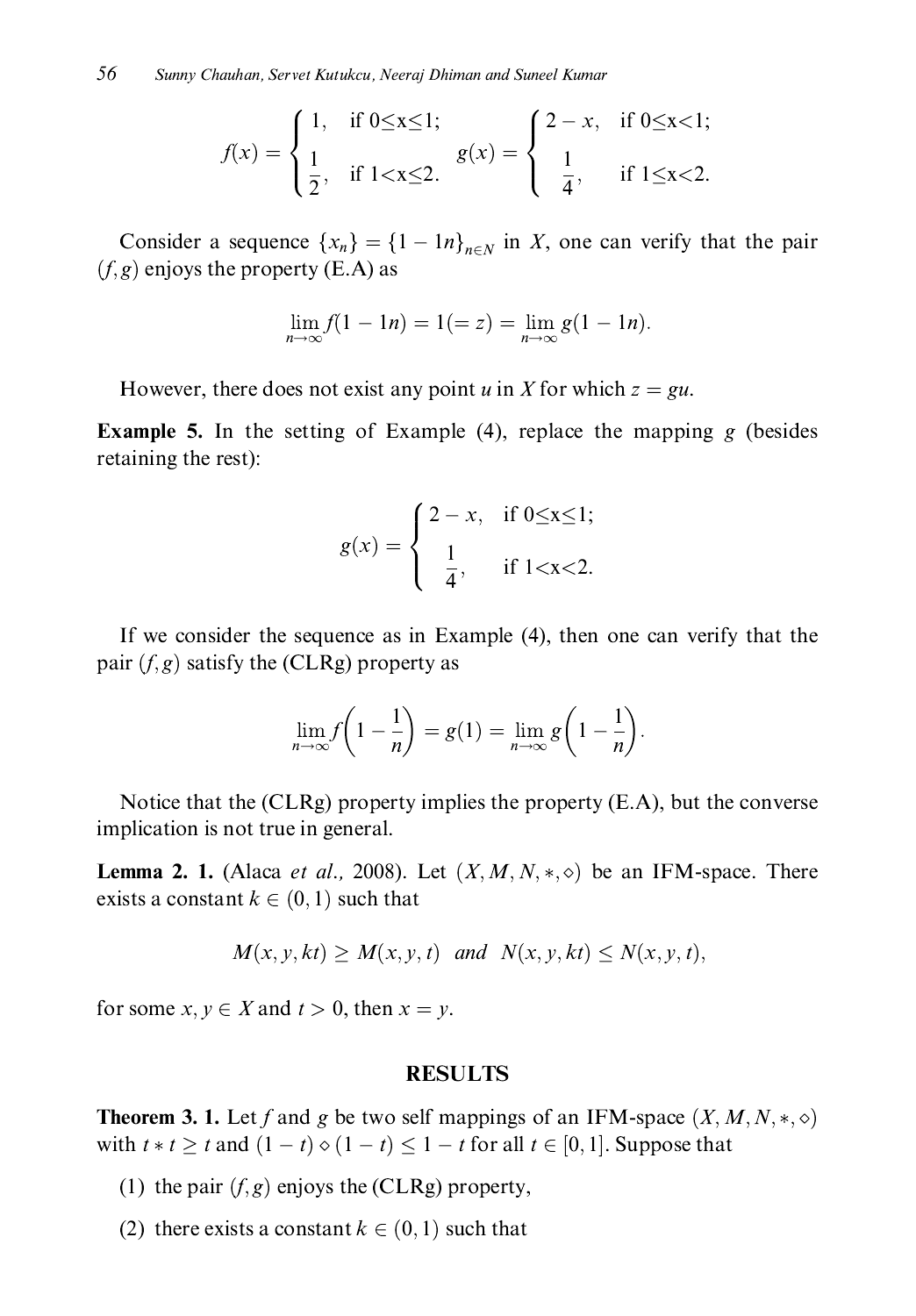(1) 
$$
M(fx, fy, kt) \ge \left\{ \begin{array}{c} M(gx, gy, t) * M(fx, gx, t) * M(fy, gy, t) \\ * M(fx, gy, t) * M(fy, gx, t) \end{array} \right\}
$$

and

(2) 
$$
N(fx, fy, kt) \leq \begin{cases} N(gx, gy, t) \diamond N(fx, gx, t) \diamond N(fy, gy, t) \\ \diamond N(fx, gy, t) \diamond N(fy, gx, t) \end{cases},
$$

for all  $x, y \in X$  and  $t > 0$ .

Then the pair  $(f, g)$  has a point of coincidence. If the mappings f and g are either R-weakly commuting or R-weakly commuting mappings of type  $(A_g)$  or R-weakly commuting mappings of type  $(A_f)$  or R-weakly commuting mappings of type  $(P)$ , then f and g have a unique common fixed point in X.

*proof.* If the pair  $(f, g)$  satisfies the (CLRg) property, then there exists a sequence  $\{x_n\}$  in X such that

$$
\lim_{n\to\infty}fx_n=\lim_{n\to\infty}gx_n=gu,
$$

for some  $u \in X$ . We assert that  $fu = gu$ . On using inequalities (1)-(2) with  $x = u$ ,  $y = x_n$ , we get

$$
M(tu, fx_n, kt) \ge \left\{\frac{M(gu, gx_n, t) * M(tu, gu, t) * M(tx_n, gx_n, t)}{*M(tu, gx_n, t) * M(tx_n, gu, t)}\right\}
$$

and

$$
N(fu, fx_n, kt) \leq \left\{\n\begin{array}{l}\nN(gu, gx_n, t) \diamond N(fu, gu, t) \diamond N(fx_n, gx_n, t) \\
\diamond N(fu, gx_n, t) \diamond N(fx_n, gu, t)\n\end{array}\n\right\},
$$

Taking the limit as  $n \to \infty$ , we get

$$
M(tu, gu, kt) \ge \begin{cases} M(gu, gu, t) * M(tu, gu, t) * M(gu, gu, t) \\ *M(tu, gu, t) * M(gu, gu, t) \end{cases}
$$
  
= {1 \* M(tu, gu, t) \* 1 \* M(tu, gu, t) \* 1}  

$$
\ge M(tu, gu, t)
$$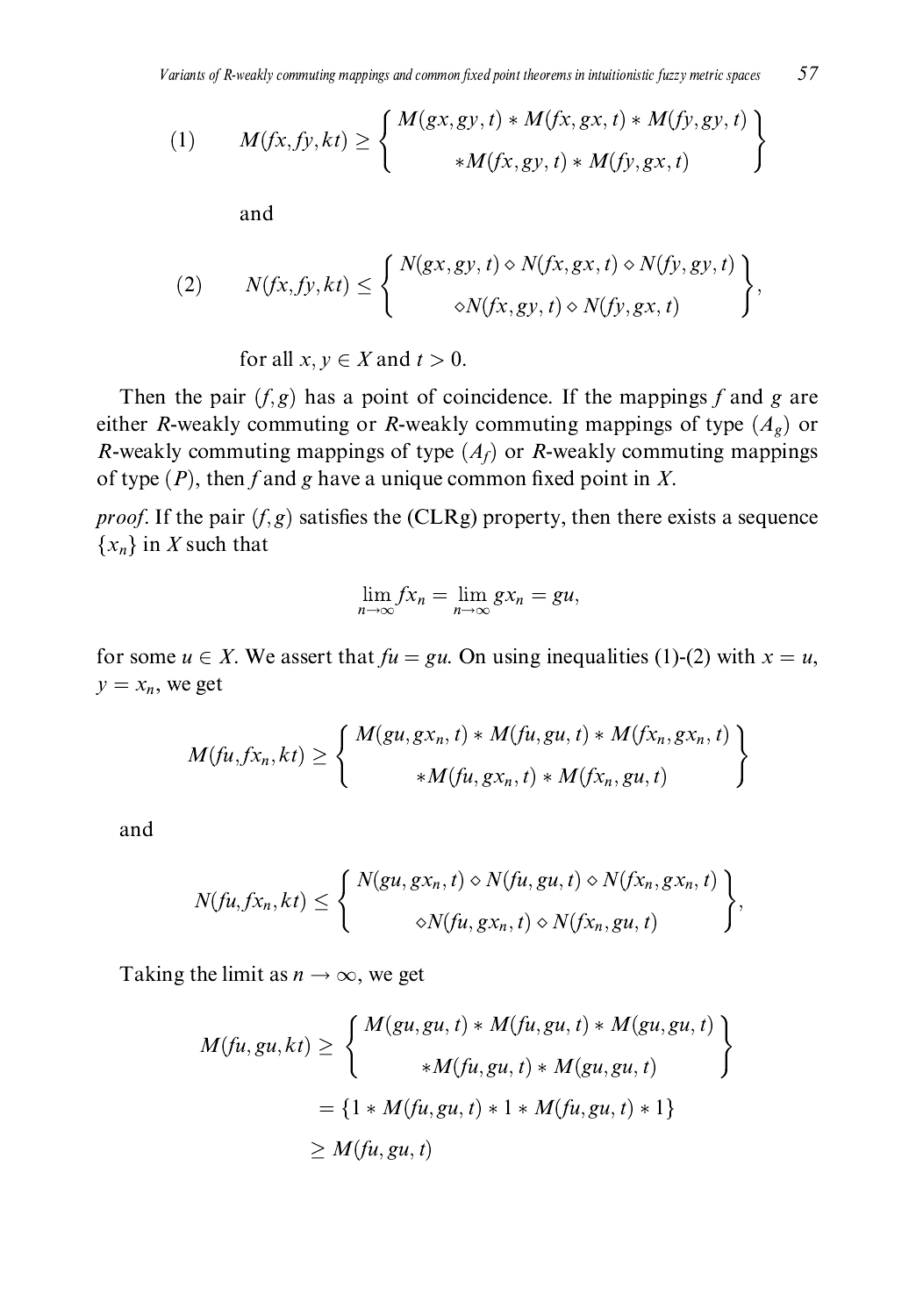and

$$
N(fu, gu, kt) \leq \begin{cases} N(gu, gu, t) \diamond N(fu, gu, t) \diamond N(gu, gu, t) \\ \diamond N(fu, gu, t) \diamond N(gu, gu, t) \end{cases}
$$
  
=  $\{0 \diamond N(fu, gu, t) \diamond 0 \diamond N(fu, gu, t) \diamond 0\}$   
 $\leq N(fu, gu, t).$ 

Owing to Lemma 2.1, we have  $fu = gu$ .

Suppose that the mappings  $f$  and  $g$  are  $R$ -weakly commuting, there exists some  $R > 0$  such that

$$
M(fgu, gfu, t) \ge M\Big(fu, gu, \frac{t}{R}\Big), N(fgu, gfu, t) \le N\Big(fu, gu, \frac{t}{R}\Big),
$$

for  $t > 0$ . It implies  $fgu = gfu$ . Therefore,  $ffu = fgu = gfu = ggu$ . Next we assert that  $f f u = f u$ . On using inequalities (1)-(2) with  $x = u$ ,  $y = f u$ , we have

$$
M(tu, ffu, kt) \geq \begin{cases} M(gu, gfu, t) * M(tu, gu, t) * M(ffu, gfu, t) \\ * M(tu, gfu, t) * M(ffu, gu, t) \end{cases}
$$
  
\n
$$
= \begin{cases} M(tu, ffu, t) * M(tu, fu, t) * M(ffu, fu, t) \\ * M(tu, ffu, t) * M(ffu, fu, t) \end{cases}
$$
  
\n
$$
= \{M(tu, ffu, t) * 1 * 1 * M(tu, ffu, t) * M(ffu, fu, t)\}
$$
  
\n
$$
\geq M(tu, ffu, t)
$$
  
\n
$$
N(tu, f.x_n, kt) \leq \begin{cases} N(gu, gfu, t) \diamond N(tu, gu, t) \diamond N(ffu, gfu, t) \\ \diamond N(tu, gfu, t) \diamond N(ffu, gu, t) \end{cases}
$$
  
\n
$$
= \begin{cases} N(tu, ffu, t) \diamond N(tu, fu, t) \diamond N(ffu, fu, t) \\ \diamond N(tu, ffu, t) \diamond N(ffu, fu, t) \end{cases}
$$
  
\n
$$
= \{N(tu, ffu, t) \diamond 0 \diamond 0 \diamond N(tu, ffu, t) \diamond N(ffu, fu, t)\}
$$
  
\n
$$
\leq N(tu, ffu, t).
$$

On employing Lemma 2.1, we have  $fu = ffu = gfu$ . Hence fu is a common fixed point of  $f$  and  $g$ .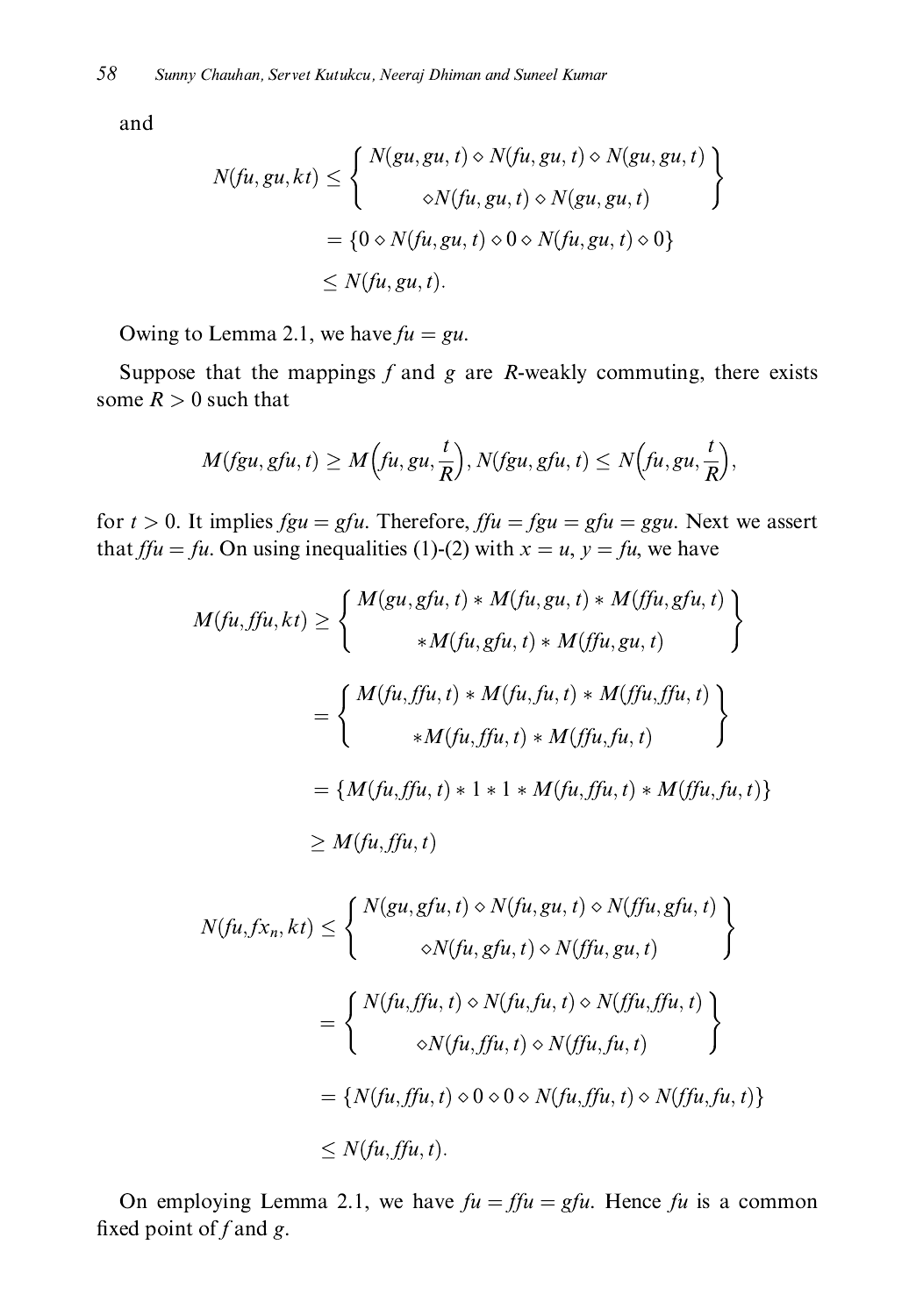Next suppose that f and g are R-weakly commuting of type  $(A_g)$ , we have

$$
M(fju, gfu, t) \geq M\left(fu, gu, \frac{t}{R}\right), N(fju, gfu, t) \leq N\left(fu, gu, \frac{t}{R}\right),
$$

for  $t > 0$ , i.e.,  $f f u = f g u = g g u = g f u$ . Putting  $x = u$  and  $y = f u$  in inequalities (1)-(2), we can get  $fu = ffu = gfu$ . Therefore, fu is a common fixed point of the f and  $g$ .

Next assume that f and g are R-weakly commuting of type  $(A_f)$ , we have

$$
M(fgu, ggu, t) \ge M\Big(tu, gu, \frac{t}{R}\Big), N(fgu, ggu, t) \le N\Big(tu, gu, \frac{t}{R}\Big),
$$

for  $t > 0$ , i.e.,  $fgu = ffu = gfu = ggu$ . Similarly using inequalities (1)-(2) with  $x = u$ ,  $y = fu$ , we can obtain  $fu = ffu = gfu$  which shows that fu is a common fixed point of the f and g.

Finally, suppose that f and g are R-weakly commuting of type  $(P)$ , we have

$$
M(fju, ggu, t) \ge M\left(fu, gu, \frac{t}{R}\right), N(fju, ggu, t) \le N\left(fu, gu, \frac{t}{R}\right),
$$

for  $t > 0$ , i.e.,  $f f u = f g u = g f u = g g u$ . Again using inequalities (1)-(2) with  $x = u$ ,  $y = fu$ , similarly we can get  $fu = ffu = gfu$ . Hence fu is a common fixed point of the  $f$  and  $g$ .

Uniqueness of the common fixed point is an easy consequence of inequalities  $(1)-(2).$ 

Now, we give an example which illustrates Theorem 3.1.

**Example 6.** Let  $X = [2, 20)$  with the metric d defined by  $d(x, y) = |x - y|$  and for each  $t \in [0, 1]$  define

$$
M(x, y, t) = \begin{cases} \frac{t}{t + |x - y|}, & \text{if } t > 0; \\ 0, & \text{if } t = 0. \end{cases} \qquad N(x, y, t) = \begin{cases} \frac{|x - y|}{t + |x - y|}, & \text{if } t > 0; \\ 1, & \text{if } t = 0. \end{cases}
$$

for all  $x, y \in X$ . Clearly  $(X, M, N, * , \diamond)$  be an IFM-space, where  $*$  and  $\diamond$  are continuous t-norm  $(a * b = min\{a, b\})$  and continuous t-conorm  $(a \circ b = max\{a, b\})$ respectively. Define the self mappings  $f$  and  $g$  by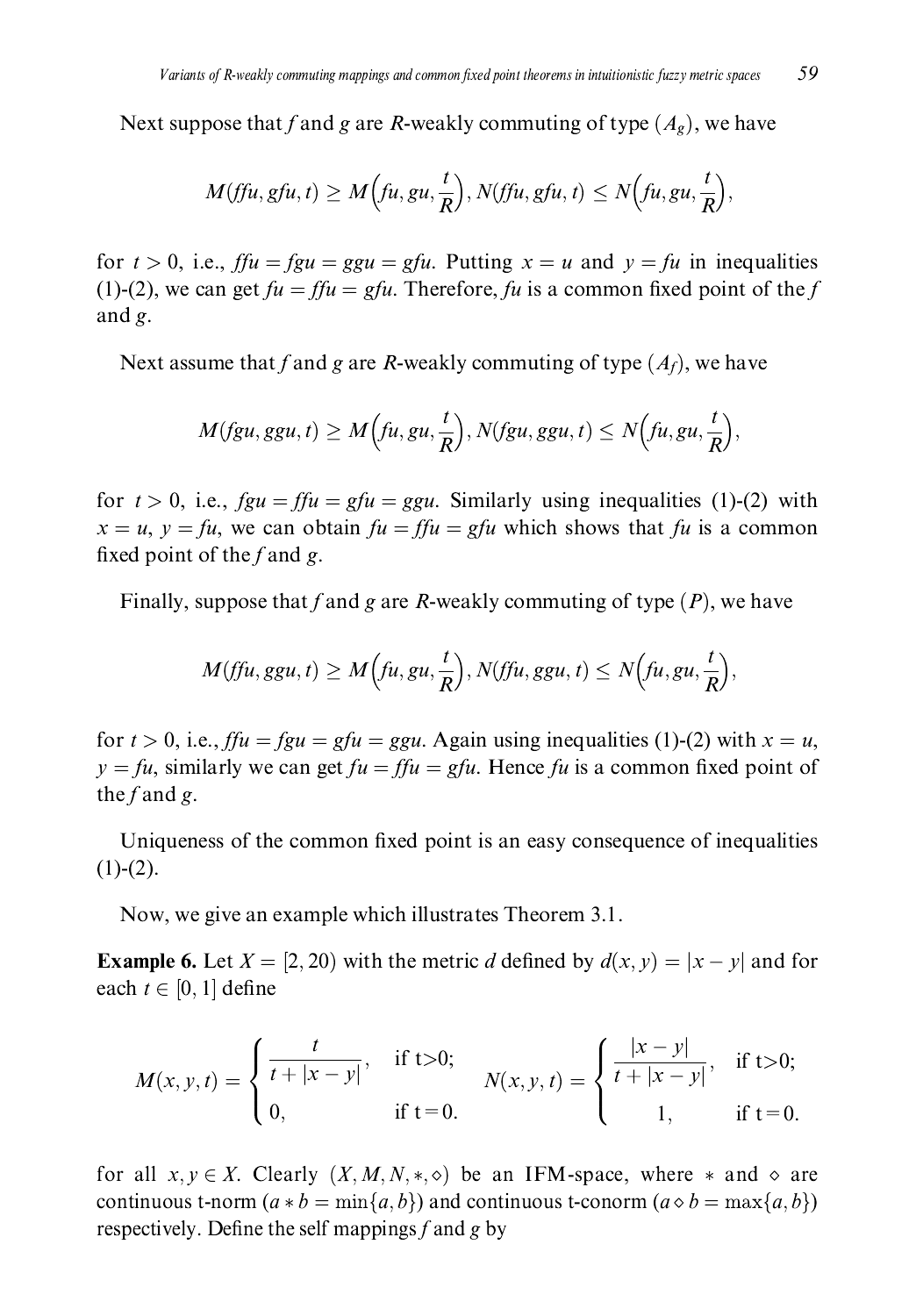$$
f(x) = \begin{cases} 2, & \text{if } x = 2 \text{ or } x > 5; \\ 8, & \text{if } 2 < x \le 5. \end{cases} \qquad g(x) = \begin{cases} 2, & \text{if } x = 2; \\ 6, & \text{if } 2 < x \le 5; \\ \frac{x+1}{3}, & \text{if } x > 5. \end{cases}
$$

Consider the sequence  $\{x_n\} = \left\{5 + \frac{1}{n}\right\}$  (or  $\{x_n\} = 2$ ), the the pair  $(f, g)$  satisfies the property (E.A)

$$
\lim_{n\to\infty}fx_n=\lim_{n\to\infty}gx_n=g(2).
$$

Thus  $f(X) = \{2, 8\} \in [2, 7) = g(X)$ . By a routine calculation, one can easily verify inequalities (1)-(2). Then  $f$  and  $g$  satisfy all the conditions of Theorem 3.1 and have a unique common fixed point at  $x = 2$ . It can also be verified that f and g are R-weakly commuting or R-weakly commuting mappings of type  $(A_g)$ or R-weakly commuting mappings of type  $(A_f)$  or R-weakly commuting mappings of type  $(P)$ .

**Theorem 3.2.** Let f and g be two self mappings of an IFM-space  $(X, M, N, *, \diamond)$ with  $t * t \geq t$  and  $(1-t) \diamond (1-t) \leq 1-t$  for all  $t \in [0,1]$  satisfying inequalities (1)-(2). Suppose that the pair  $(f, g)$  satisfies the property (E.A) and  $g(X)$  is a closed subset of X. Then the pair  $(f, g)$  has a point of coincidence. If the mappings  $f$  and  $g$  are either  $R$ -weakly commuting or  $R$ -weakly commuting mappings of type  $(A_g)$  or R-weakly commuting mappings of type  $(A_f)$  or Rweakly commuting mappings of type  $(P)$ , then f and g have a unique common fixed point in  $X$ .

*Proof.* Since the pair  $(f, g)$  satisfies the property (E.A), there exists a sequence  $\{x_n\}$  in X such that

$$
\lim_{n\to\infty}fx_n=\lim_{n\to\infty}gx_n=z,
$$

for some  $z \in X$ . It is assumed that  $g(X)$  is a closed subset of X, therefore  $\lim_{n\to\infty} gx_n = z \in g(X)$ . Then there exists a point  $u \in X$  such that  $z = gu$  and then f and g satisfy the (CLRg) property. By Theorem 3.1, we can prove that f and g have a unique common fixed point.

**Example 7.** In the setting of Example 6, replace the mapping g by the following, besides retaining the rest:

$$
g(x) = \begin{cases} 2, & \text{if } x = 2; \\ 7, & \text{if } 2x \le 5; \\ x + 13, & \text{if } x5. \end{cases}
$$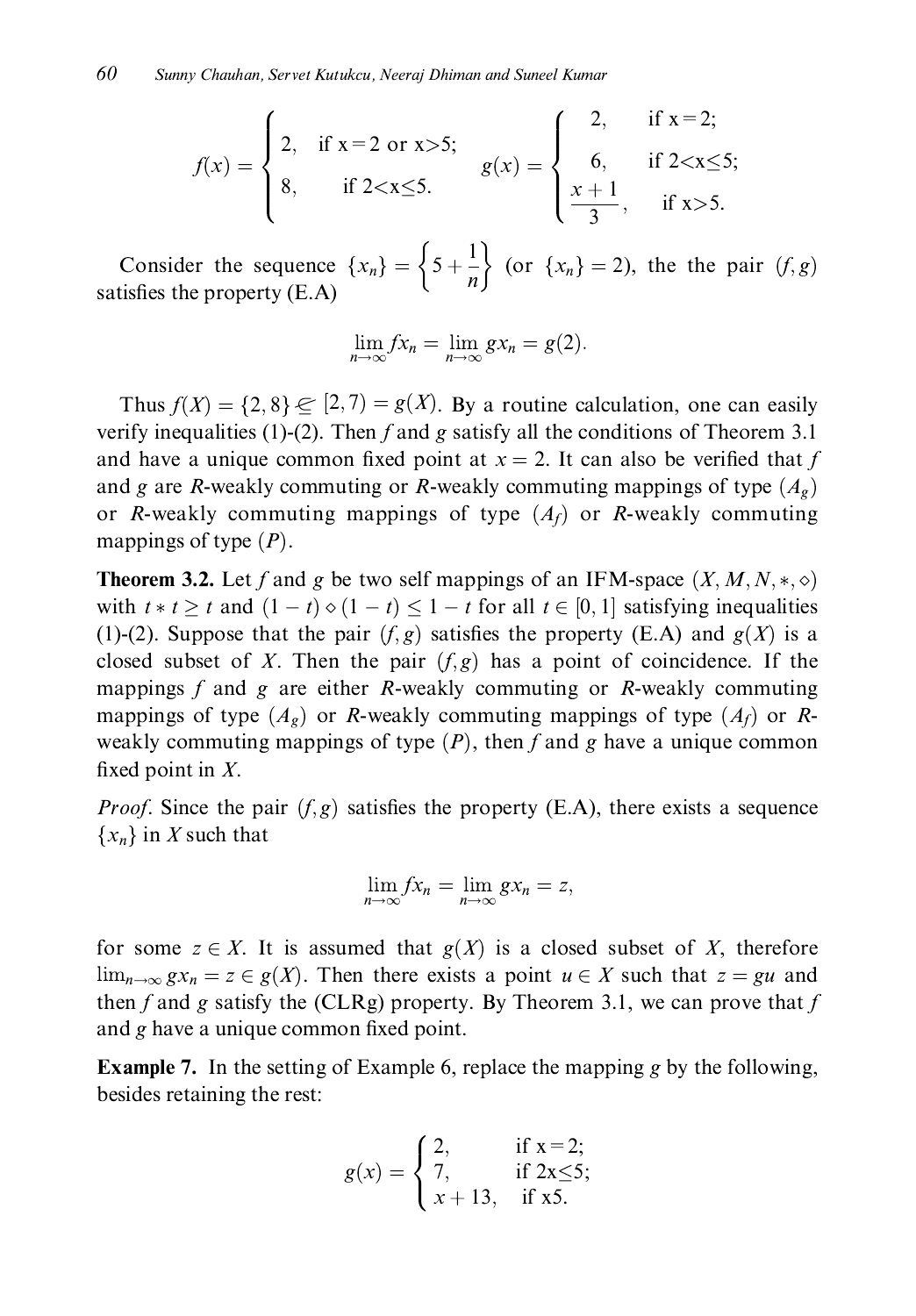Also  $g(X) = [2, 7]$  which is closed subset of X. Thus all the conditions of Theorem 3.2 are satisfied and 2 is a unique common fixed point of f and g. Here, it may be pointed out that Theorem 3.1 is not applicable to this example as  $g(X)$ is a closed subset of  $X$ . Also, notice that all the mappings in this example are even discontinuous at their unique common fixed point 2.

**Corollary 3.1.** Let f and g be two self mappings of an IFM-space  $(X, M, N, *, \diamond)$  with  $t * t > t$  and  $(1-t) \circ (1-t) \leq 1-t$  for all  $t \in [0,1]$  satisfying inequalities (1)-(2). Suppose that the mappings f and g are non-compatible and  $g(X)$  is a closed subset of X. Then the pair  $(f, g)$  has a point of coincidence. If the mappings f and g are either R-weakly commuting or R-weakly commuting mappings of type  $(A_g)$  or R-weakly commuting mappings of type  $(A<sub>f</sub>)$  or R-weakly commuting mappings of type  $(P)$ then f and g have a unique common fixed point in  $X$ .

### **CONCLUSION**

Theorem 3.1 improved the result of Abu-Donia & Nase (2008); Huang *et al.* (2010) and Kumar (2009) without any requirements of completeness of the whole space (or underlying subspace), continuity of the mapping and containment of ranges amongst involved mappings. Theorem 3.2 is obtained for a pair of mappings under property (E.A) which also generalized and extended a host of previously known results.

### **REFERENCES**

- **Aamri, M. & Moutawakil, D. El. 2002.** Some new common fixed point theorems under strict contractive conditions. Journal of Mathematical Analysis and Applications 270(1):181-188.
- Abu-Donia, H. M. & Nase, A. A. 2008. Common fixed point theorems in intuitionistic fuzzy metric spaces. Mohu Xitong yu Shuxue 22(2):100-106.
- Alaca, C. 2006. A common fixed point theorem for weak compatible mappings in intuitionistic fuzzy metric spaces. International Journal of Pure and Applied Mathematics 32(4):537-548.
- **Alaca, C., Altun, I. & Turkoglu, D. 2008.** On Compatible mappings of type  $(I)$ and  $(II)$  in intuitionistic fuzzy metric spaces. Communication of the Korean Mathematical Society 23:427-446.
- Alaca, C., Turkoglu, D. & Yildiz, C. 2006. Fixed points in intuitionistic fuzzy metric spaces. Chaos, Solitons and Fractals 29:1073-1078.
- Alaca, C., Turkoglu, D. & Yildiz, C. 2008. Common fixed points of compatible maps in intuitionistic fuzzy metric spaces. Southeast Asian Bulletin of Mathematics 32:21-33.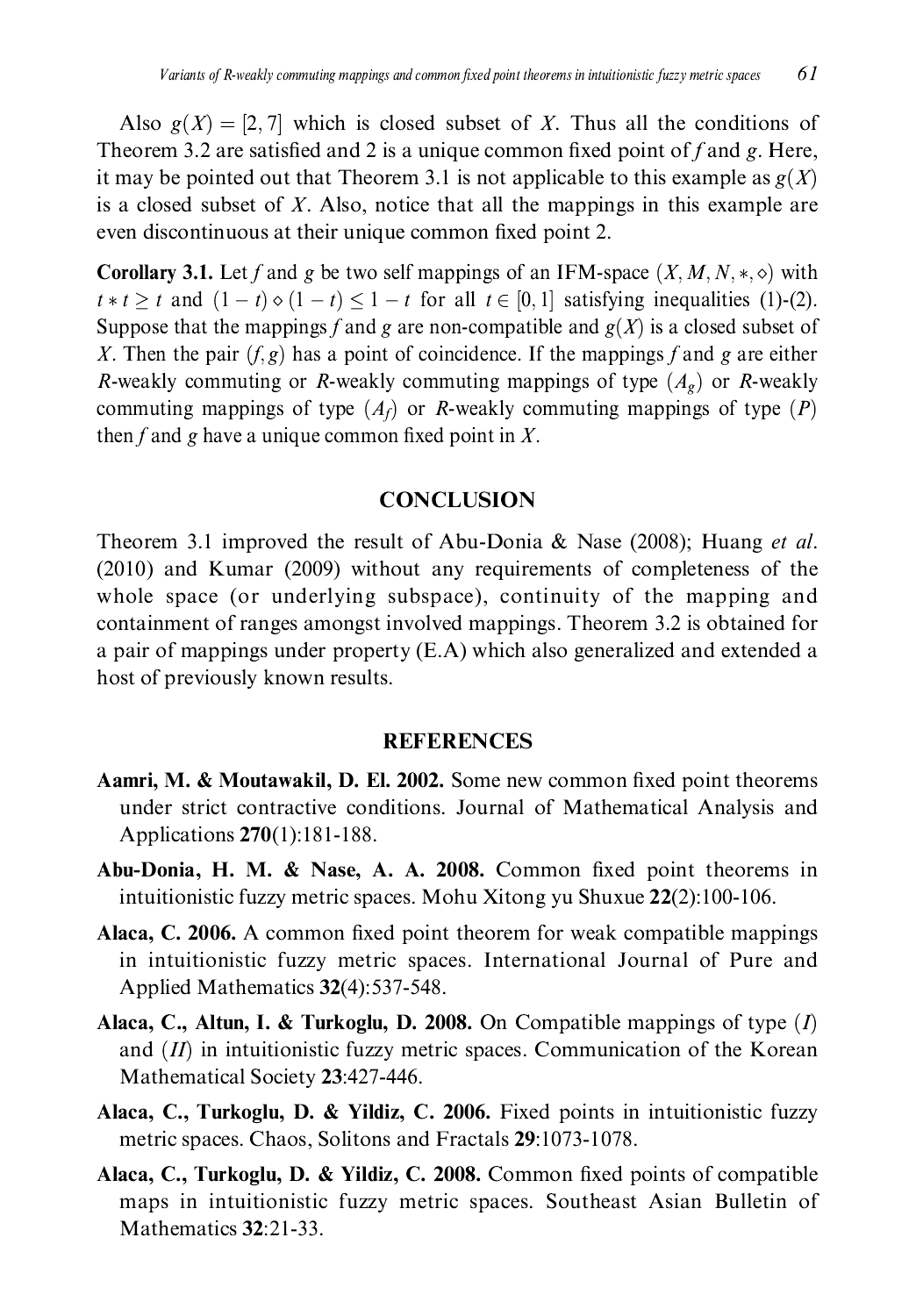- **Atanassov, K. 1986.** Intuitionistic fuzzy sets. Fuzzy Sets and Systems 20:87-96.
- Chauhan, S., Pant, B. D. & Bhatt, S. 2013. Fixed point theorems for weakly compatible mappings in intuitionistic fuzzy metric spaces. Gazi University Journal of Science 26(2):173-179.
- **Chauhan, S., Sumitra & Pant, B. D. 2013.** Coincidence and common fixed point theorems in intuitionistic fuzzy metric spaces. Far East Journal of Mathematical Sciences 79(1):25-48.
- Cirić, Lj. B., Ješić, S. N. & Ume, J. S. 2008. The existence theorems for fixed and periodic points of nonexpansive mappings in intuitionistic fuzzy metric spaces. Chaos, Solitons and Fractals 32:781-791.
- Coker, D. 1997. An introduction to intuitionistic fuzzy topological spaces. Fuzzy Sets and Systems 88:81-89.
- Coker, D. & Demirsi, M. 1996. Introduction to intuitionistic fuzzy topological spaces in Sostak's sense. Busefal 67:67-76.
- George, A. & Veeramani, P. 1994. On some result in fuzzy metric space. Fuzzy Sets and Systems 64:395-399.
- Huang, X., Zhu, C. & Wen, Xi. 2010. Common fixed point theorems for families of compatible mappings in intuitionistic fuzzy metric spaces. Annali dell 'Università di Ferrara Sezione VII Scienze Matematiche 56(2):305-326.
- Kramosil, I. & Michalek, J. 1975. Fuzzy metric and statistical metric spaces. Kybernetika 11:336-344.
- Kumar, S. 2009. Common fixed point theorems in intuitionistic fuzzy metric spaces using property (E.A). Journal of the Indian Mathematical Society  $(N.S.)$  76(1-4):93-104.
- **Kumar, S. & Kutukcu, S. 2010.** Fixed points of expansion maps in intuitionistic fuzzy metric spaces. "Vasile Alecsandri" Univ. Bacău Faculty of Sciences Scientific Studies and Research Series Mathematics and Informatics  $20(1):119-132.$
- Kutukcu, S., Yildiz, C. & Turkoglu, D. 2007. Fixed points of contractive mappings in intuitionistic fuzzy metric spaces. Journal of Computational Analysis and Applications 9:181-194.
- Menger, K. 1942. Statistical metrics. Proceedings of the National Academy of Sciences 28:535-537.
- Pant, B. D., Kumar, S. & Chauhan, S. 2010. Common fixed point of weakly compatible maps on intuitionistic fuzzy metric spaces. Journal of Advanced Studies in Topology  $1(1):41-49$ .
- Park, J. H. 2004. Intuitionistic fuzzy metric spaces. Chaos, Solitons and Fractals 22:1039-1046.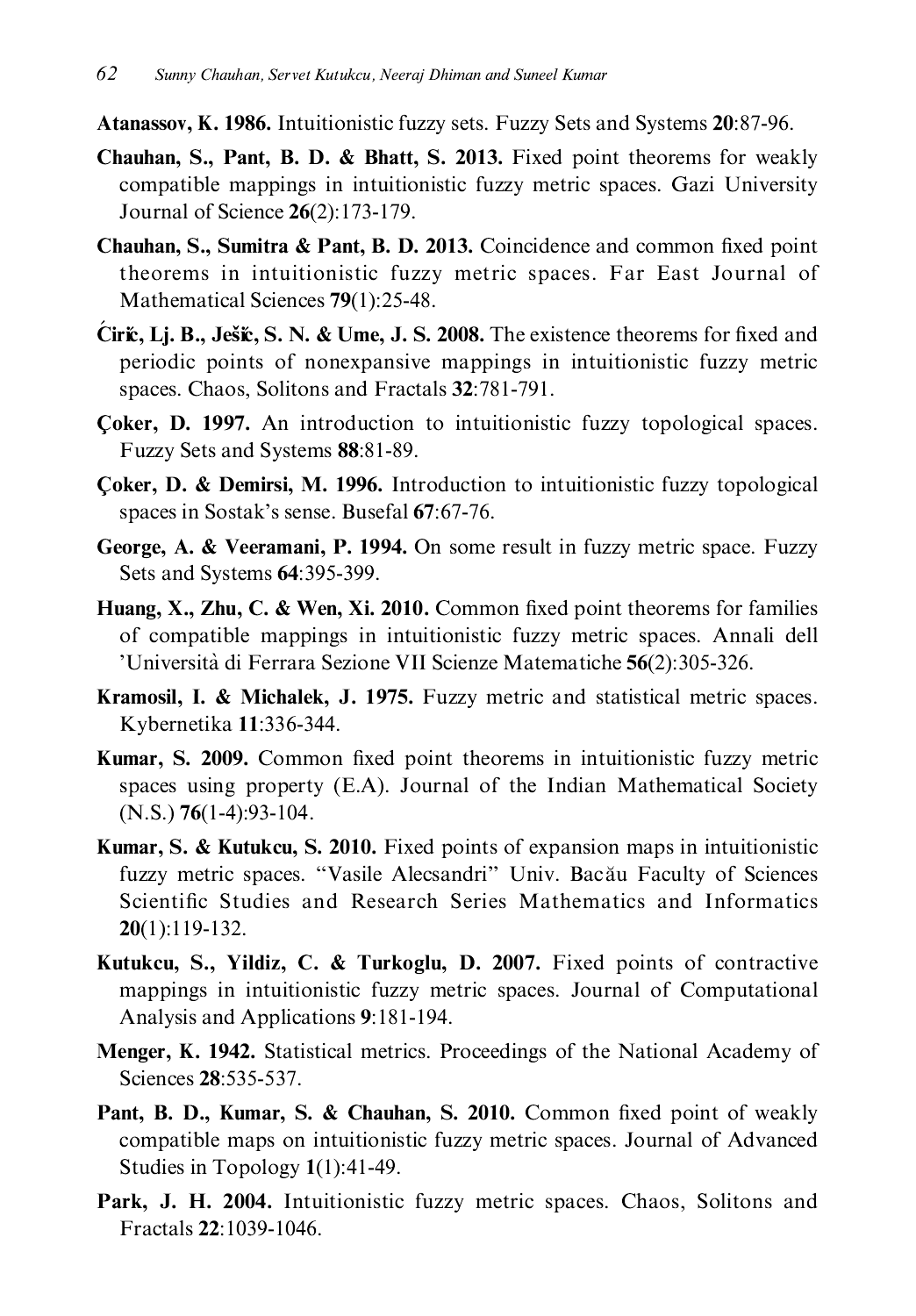- Samanta, S. K. & Mondal, T. K. 1997. Intuitionistic gradation of openness: intuitionistic fuzzy topology. Busefal 73:8-17.
- **Samanta, S. K. & Mondal, T. K. 2002.** On intuitionistic gradation of openness. Fuzzy Sets and Systems 131:323-336.
- Schweizer, B. & Sklar, A. 1983. Probabilistic Metric Spaces. Elsevier, North Holland, New York.
- Sharma, S. & Deshpande, B. 2009. Common fixed point theorems for finite number of mappings without continuity and compatibility on intuitionistic fuzzy metric spaces. Chaos, Solitons and Fractals 40:2242-2256.
- **Sintunavarat, W. & Kumam, P. 2011.** Common fixed point theorems for a pair of weakly compatible mappings in fuzzy metric spaces. Journal of Applied Mathematics Article ID 637958, 14 pages.
- Turkoglu, D., Alaca, C., Cho, Y. J. & Yildiz, C. 2006. Common fixed point theorems in intuitionistic fuzzy metric spaces. Journal of Applied Mathematics and Computing  $22(1-2)$ :411-424.
- Turkoglu, D. Alaca, C. & Yildiz, C. 2006. Compatible maps and compatible maps of types  $(\alpha)$  and  $(\beta)$  in intuitionistic fuzzy metric spaces. Demonstratio Mathematica 39:671-684.
- Zadeh, L. A. 1965. Fuzzy sets. Information and Control 8:338-353.

| <b>Submitted:</b>         | 15/05/2013 |
|---------------------------|------------|
| <b>Revised</b><br>$\cdot$ | 12/08/2013 |
| Accepted :                | 26/09/2013 |